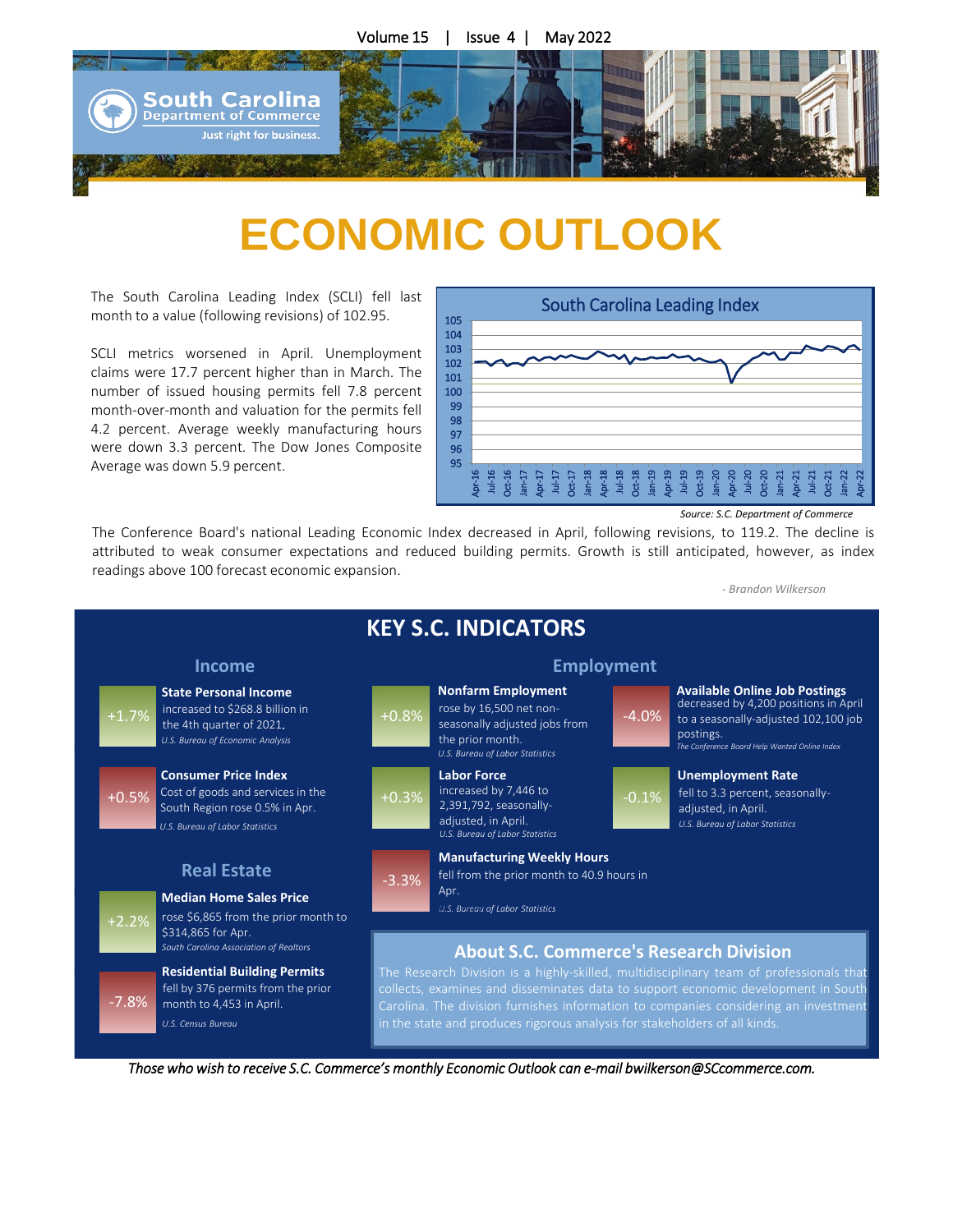

South Carolina's total non-seasonally adjusted nonfarm employment rose by 16,500 net jobs to 2,202,000 in April, 0.8 percent higher than March numbers and 4.1 percent higher than one year ago. Sectors reporting net job gains for the month included Leisure and Hospitality (10,000); Finance (3,700); Professional and Business Services (1,200); Manufacturing (1,100); Information (900); Government (600); Other Services (500); Trade, Transportation, and Utilities (200); and Natural Resources and Mining (100). Net job losses were reported in the Construction sector (-1,800). Educational and Health Services reported no net change. Compared to one year ago, the state economy added 86,400 net nonfarm jobs.

| <b>Industry Sector</b>                                       | April 2022 | <b>Previous Month</b> | <b>Previous</b><br>Year | % Change<br><b>Month Ago</b> | % Change Year<br>Ago |
|--------------------------------------------------------------|------------|-----------------------|-------------------------|------------------------------|----------------------|
| <b>Goods Producing</b>                                       | 365,000    | 365,600               | 358,200                 | $-0.16%$                     | 1.90%                |
| Natural Resources and Mining                                 | 4.500      | 4.400                 | 4.400                   | 2.27%                        | 2.27%                |
| Construction                                                 | 103,700    | 105,500               | 109,300                 | $-1.71%$                     | $-5.12%$             |
| Manufacturing                                                | 256,800    | 255,700               | 244,500                 | 0.43%                        | 5.03%                |
| Service Providing                                            | 1,837,000  | 1,819,900             | 1,757,400               | 0.94%                        | 4.53%                |
| Trade, Transportation, and Utilities                         | 427,200    | 427,000               | 408,600                 | 0.05%                        | 4.55%                |
| Information                                                  | 28,900     | 28,000                | 24,500                  | 3.21%                        | 17.96%               |
| Finance                                                      | 115,600    | 111,900               | 104,100                 | 3.31%                        | 11.05%               |
| <b>Professional and Business Services</b>                    | 301,000    | 299,800               | 284,500                 | 0.40%                        | 5.80%                |
| <b>Educational and Health Services</b>                       | 253,600    | 253,600               | 255,500                 | 0.00%                        | $-0.74%$             |
| Leisure and Hospitality                                      | 259,600    | 249,600               | 235,700                 | 4.01%                        | 10.14%               |
| <b>Other Services</b>                                        | 79,900     | 79,400                | 73,900                  | 0.63%                        | 8.12%                |
| <b>Total Private</b>                                         | 1,830,800  | 1,814,900             | 1,745,000               | 0.88%                        | 4.92%                |
| Government                                                   | 371,200    | 370,600               | 370,600                 | 0.16%                        | 0.16%                |
| <b>Total Nonfarm</b>                                         | 2,202,000  | 2,185,500             | 2,115,600               | 0.75%                        | 4.08%                |
| Source: U.S. Department of Labor, Bureau of Labor Statistics |            |                       |                         |                              |                      |

### **Weekly Unemployment Claims**

The average number of initial reported claims for unemployment insurance in the state increased in April. The average for the month was 1,929 weekly initial claims, up 17.7 percent month-over-month.



## **Average Hourly Earnings**

These charts present the average hourly earnings of all employees in private industry, based on a monthly national survey of businesses. The data are not seasonally adjusted.

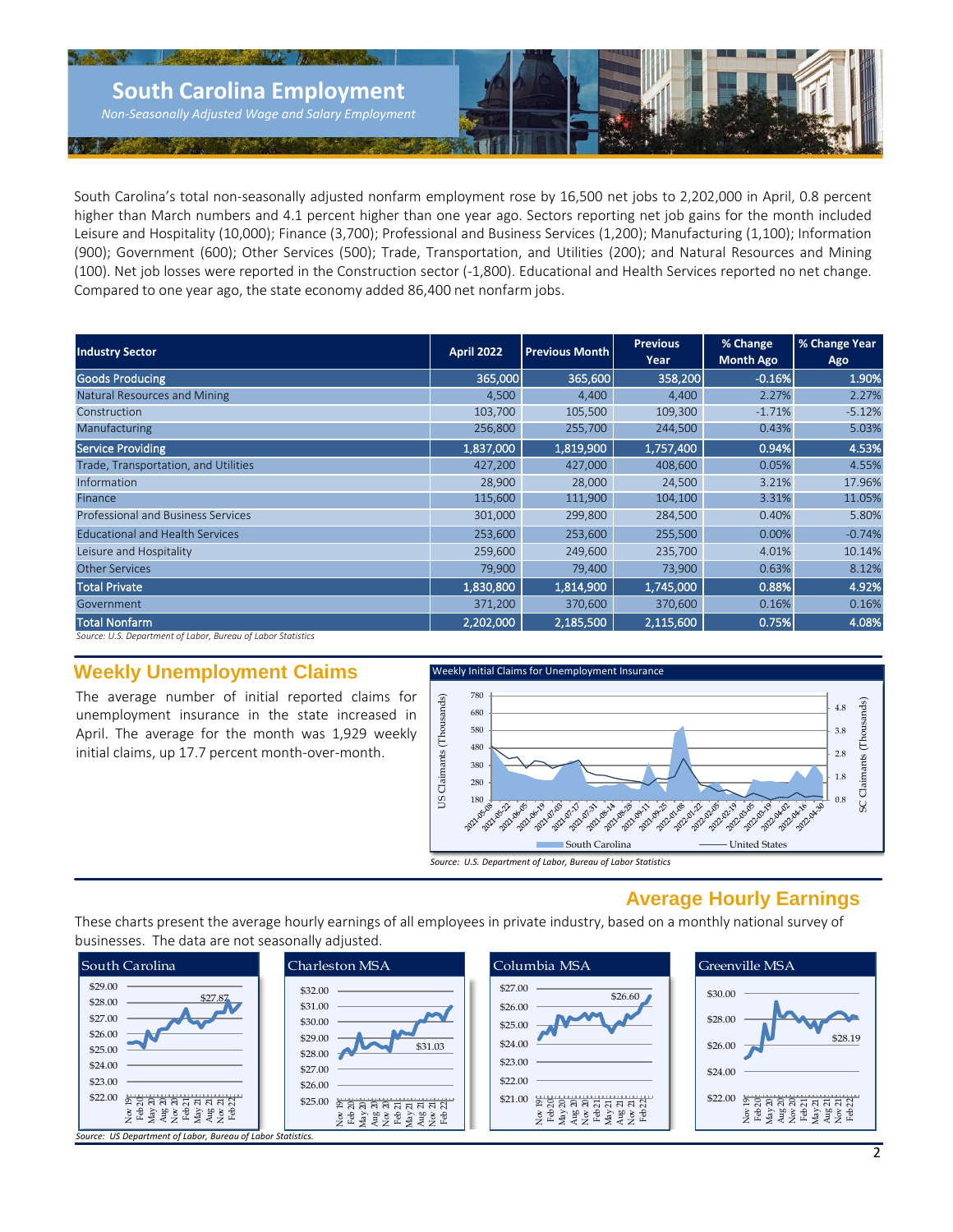

In April, the number of building permits issued in South Carolina for new residential construction fell 7.8 percent to 4,453. This figure was up 2.3 percent from one year ago. Valuation for the permits fell 4.2 percent month-over-month but was 5.9 percent higher than one year ago. Total closings were down 8.0 percent compared to March, while the median sales price was up 2.2 percent. Total closings fell in all of the top six MSAs, with Florence reporting the largest decrease (-13.1 percent). Median sales price rose in four MSAs, with only Florence and Spartanburg reporting decreases.

|                                             | <b>Month</b> | <b>Current</b> | <b>Previous</b><br>Year | % Change<br><b>Year Ago</b> | <b>Current YTD</b> | <b>Prior YTD</b> | % Change<br><b>YTD</b> |
|---------------------------------------------|--------------|----------------|-------------------------|-----------------------------|--------------------|------------------|------------------------|
| Closings                                    | April        | 9,565          | 10,967                  | $-12.8%$                    | 35,517             | 37,317           | $-4.8%$                |
| Median Sales Price*                         | April        | \$314.9        | \$263.5                 | 19.5%                       | \$301.0            | \$257.0          | 17.1%                  |
| <b>Residential Building Permits - Total</b> | April        | 4.453          | 4,352                   | 2.3%                        | 17,207             | 15.994           | 7.6%                   |
| Residential Building Permits -Valuation*    | April        | \$1,094,522    | \$1,033,129             | 5.9%                        | \$4,172,748        | \$3,755,054      | 11.1%                  |

*\* Thousands of US dollars. Source: S.C. Association of Realtors, U.S. Census.* 

## **Business Activity**











36 38 40  $\overline{A}$ 44 Aug 20 Oct 20 Dec 20 Feb 21 Apr 21 Jun 21 Aug 21 Oct 21 Dec 21 Feb 22 Apr 22 Hours

■United States ■ South Carolina

**Income and Output**